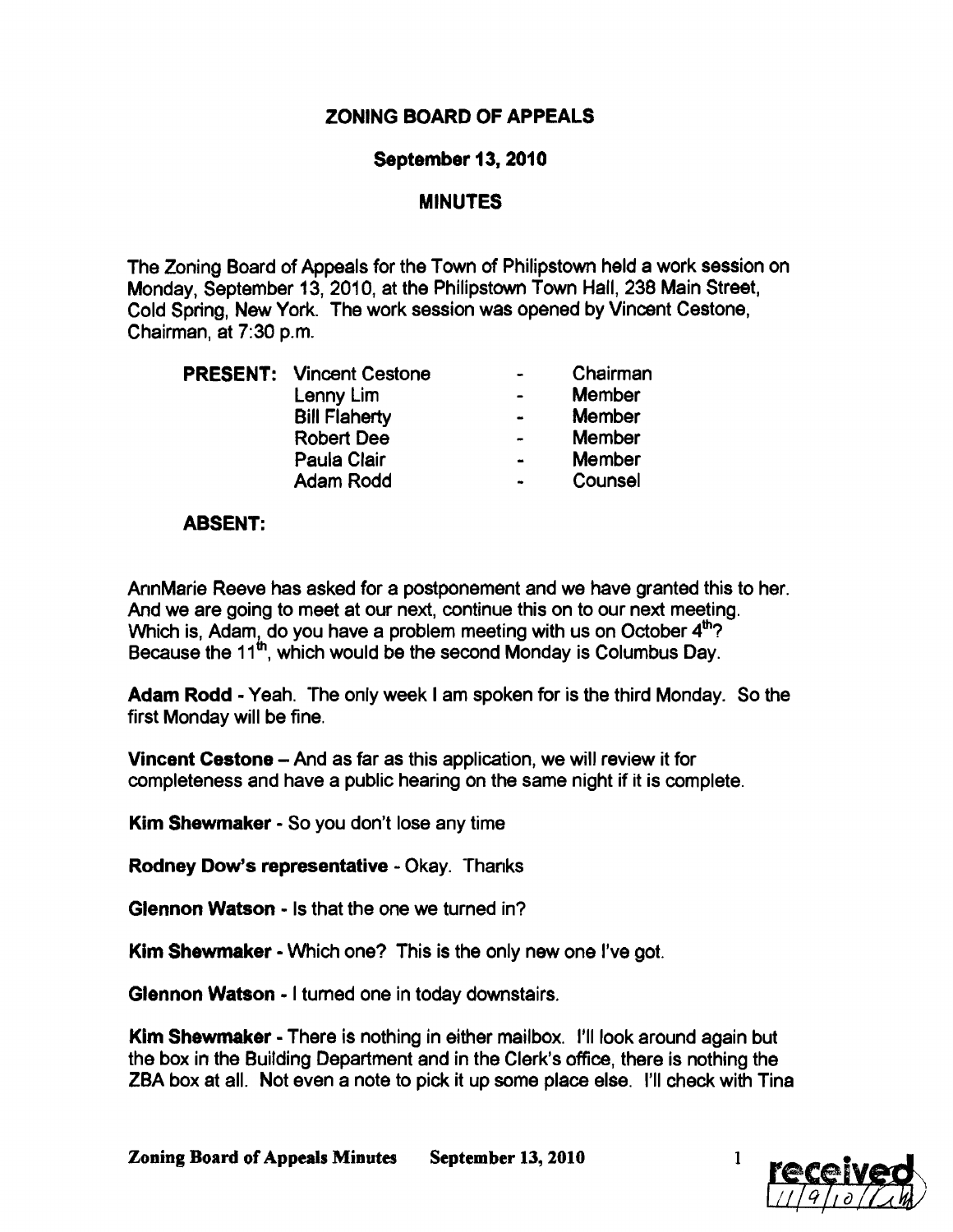tomorrow and I will pick it up tomorrow so I can get it on the agenda then too.

Glennon Watson - I know the deadline is two weeks and I turned it in today

Kim Shewmaker - I'll get it and get it on the agenda

Vincent Cestone - If you find it we can do the same thing and have a public hearing the same night

Kim Shewmaker - While you start I am going to go search around on top of desks and see if it is there

Glennon Watson - Try Marianne's desk. That's where Michelle put it this afternoon.

Kim Shewmaker· Okay

Vincent Cestone - Our next meeting will be October  $4<sup>th</sup>$ . So first thing we are going to deal with tonight is 20 Nazareth Way LLC. First item of business would be the resolution to adopt a negative declaration. I make a motion to adopt the negative declaration

Bill Flaherty - I'll second.

Vincent Cestone - All those in favor

All Board Members· Aye

Vincent Cestone - Opposed?

(silent)

Vincent Cestone - Okay.

Adam Rodd • I would just do a roll call vote

Vincent Cestone - You want a roll call vote

Yeah

Vincent Cestone - Okay. Bob?

Robert Dee - I vote in favor

Lenny Lim - I'll vote in favor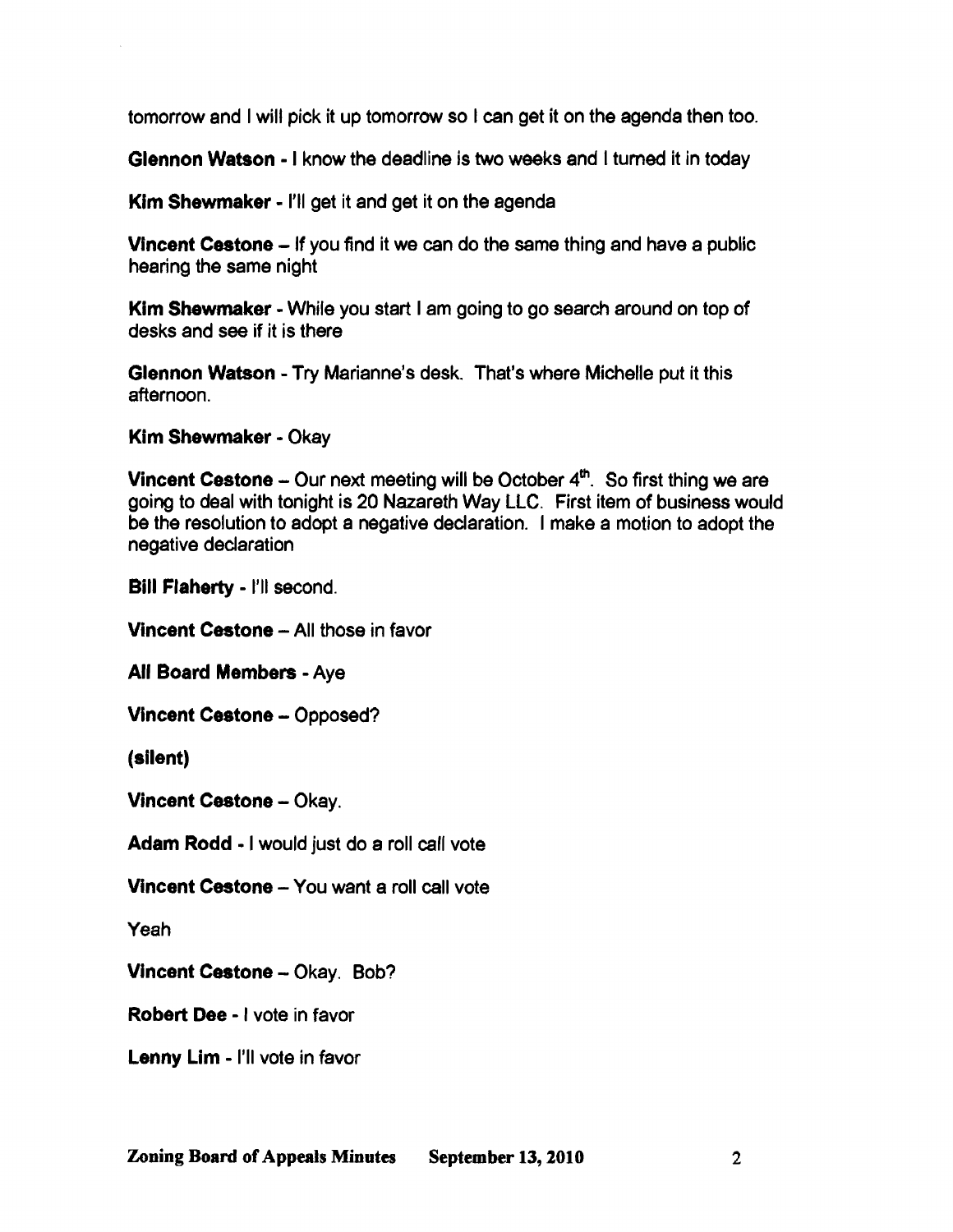Vincent Cestone - Paula

Paula Clair - I vote in favor

Bill Flaherty - I vote in favor

Vincent Cestone - And so do I. Unanimous.

Adam Rodd - And the next document to vote on is the resolution granting special use permit approval for the applicant.

**Vincent Cestone - Okay** 

Adam Rodd - Yes Paula

Paula Clair - I have something I would like added to the resolution if possible. The applicant has said that he will not be using this for residential usage with the exception of the caretaker. I would like to have that in the resolution that this special use permit is not for residential usage.

Adam Rodd - Well the applicant doesn't purpose use of the property for residential

Paula Clair - (Cannot hear her comment)

Adam Rodd - The only thing that we are granting is what they asked for

Paula Clair - So he cannot use it for residential usage at a later date

Adam Rodd - I would have to, my recommendation is in accordance with what they asked for and in accordance with what was approved to go by the language in the resolution which was prepared by the Engineer.

Paula Clair - Okay. Well

Lenny Lim - I don't understand, if another board member wants another condition put in, we can't put it in?

Paula Clair - My concern is like some time in the future when the land gets sold and it could be used for a residential center for you know drug abusers or whatever you know if we don't say that it can't.

Vincent Cestone - Like a half way house or something like that

Paula Clair - Yes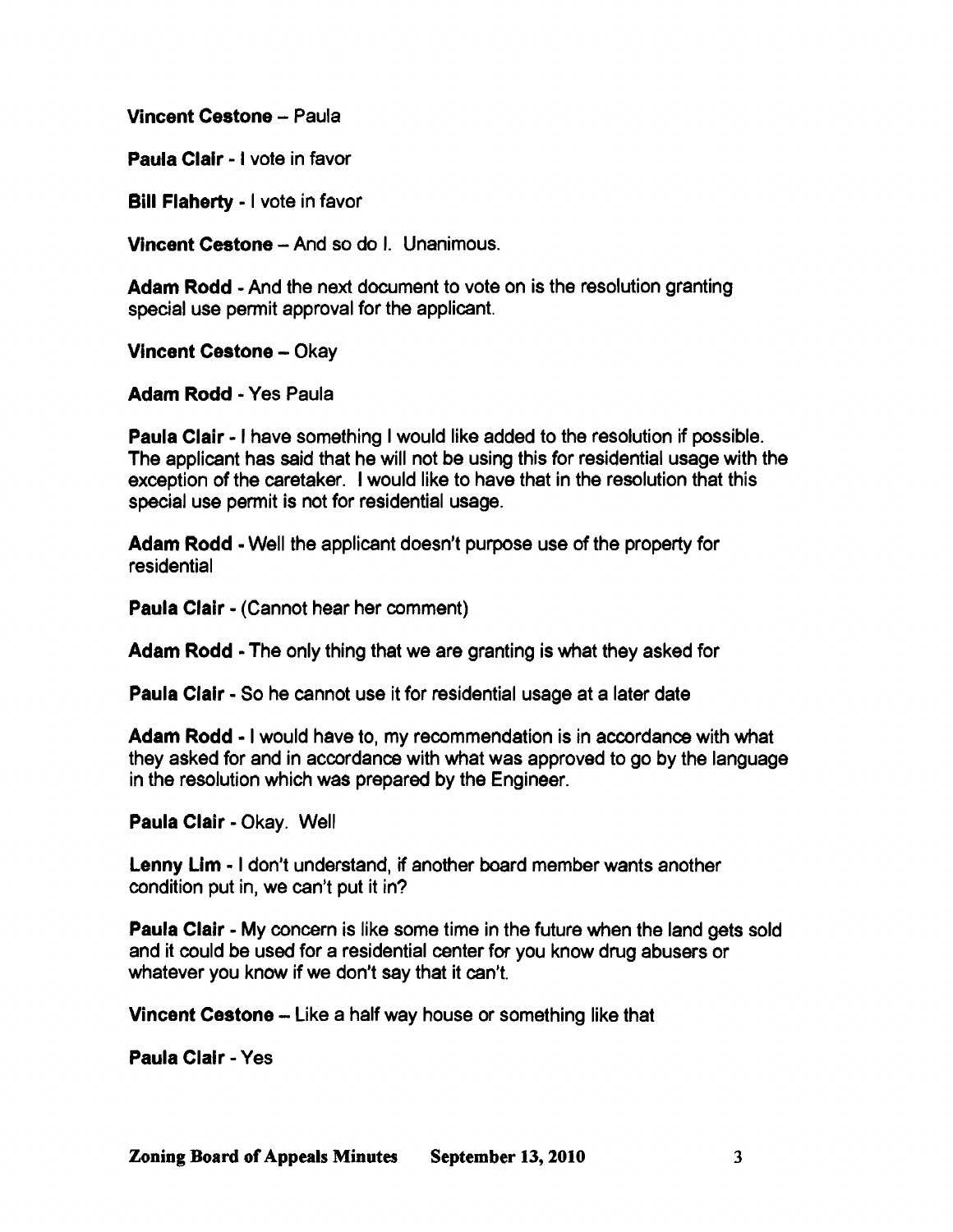### Glennon Watson· May I speak

#### Adam Rodd • Glenn?

Glennon Watson - The, anything like you suggested, a residential use for a home or something like that would require specifically another special use permit. It does happen to be something you can do, but you may not do it without a special use permit to that specific purpose. The other section of the law says that you may only have one residential dwelling unit per piece of property. The whole town is that way. There is no place in the town other than in the Village and the Quarry Pond development where you can have multi-family dwellings, where you can establish multi-family dwellings. There are some legally nonconforming ones. So, and we have one residential dwelling unit for the caretaker, so we are precluded from a second single family residential dwelling unit by law. And we are precluded from doing some other special use permit simply because we don't have a permit to do it. So I don't have, frankly I don't see there is an objection to say, to noting that the law says that this land with regard to residential units is restricted to one single family dwelling unit. I don't see that that is a big problem with that.

**Vincent Cestone - The only thing that I mention first when we are** reviewing an application for something else, we would say oh it says right here we can't do this. It is not as well versed in the law as you are.

Glennon Watson· Well I don't want to preclude somebody from making an application for another special use permit, for instance if they needed to make it bigger for some reason. If they were wildly successful and they wanted to put a bigger building, they would have to come back to you. I will corred myself. There is a very limited circumstances like some minor addition to a garage or something under 1,000 square feet can be done without coming back but as far as any other use, any other special use permit has to be, has to come back to you. It must.

Adam Rodd • If I can just add to it, the resolution specifically indicates that the grant of the special use permit is for the approval of the improvement depicted on the plans listed above which is what was submitted subject to the following conditions which is the payment of the fees. So the only thing that we are approving is the special use permit that was proposed by the applicant on this. With respect to changes or additional uses, they are going to have to come back for either additional approval or variances or whatever the case may be. But we are only granting what was asked for. So I think that the resolution protects what you are concemed about.

Paula Clair - If everyone else is comfortable with it, then I guess I can be.

Vincent Cestone - Do you feel comfortable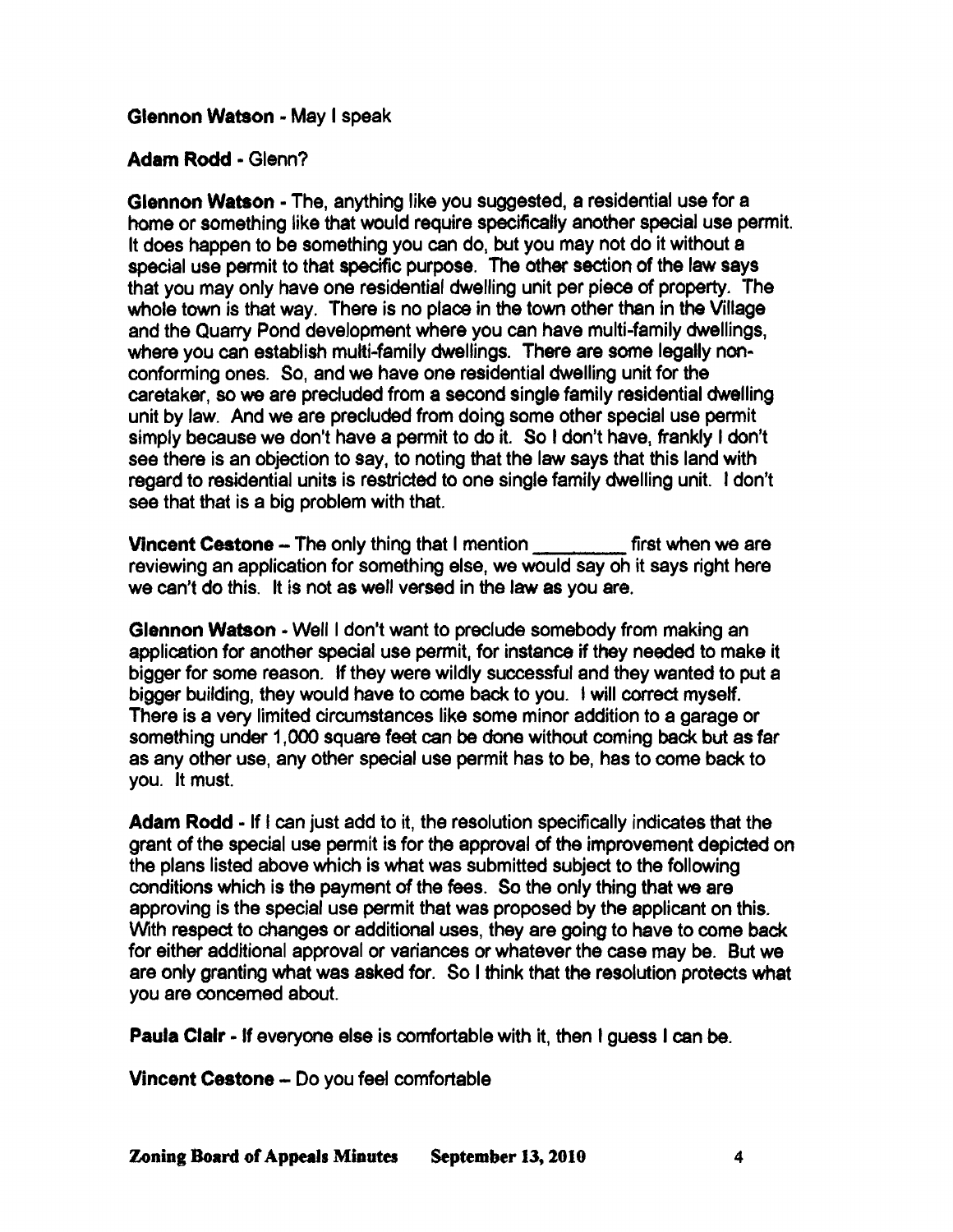Bill Flaherty - Yeah I do. I have no problem with that whatsoever.

Robert Dee - The way it was explained the way the resolution reads, the single family dwelling to be used as a caretakers is the only person living on the property.

Glennon Watson - Yes that would constitute a single family dwelling unit and the only one allowable

Robert Dee· Right

Glennon Watson - On the land

Robert Dee - Like Phoenix House or something like that wanted to come in, they would have to come back

Glennon Watson - Absolutely

Robert Dee • Okay.

Vincent Cestone - In that instance I make a motion to accept the resolution as submitted. Do I have a second

Bill Flaherty - I'll second.

Vincent Cestone - All those in favor?

All Board Members • Aye

Vincent Cestone - Roll call vote. Bill?

Bill Flaherty - I vote in favor

Vincent Cestone - Paula

Paula Clair - I vote to approve

Lenny Lim • I vote to approve

Robert Dee· In favor

Vincent Cestone - And so do I

Glennon Watson - Thank you very much